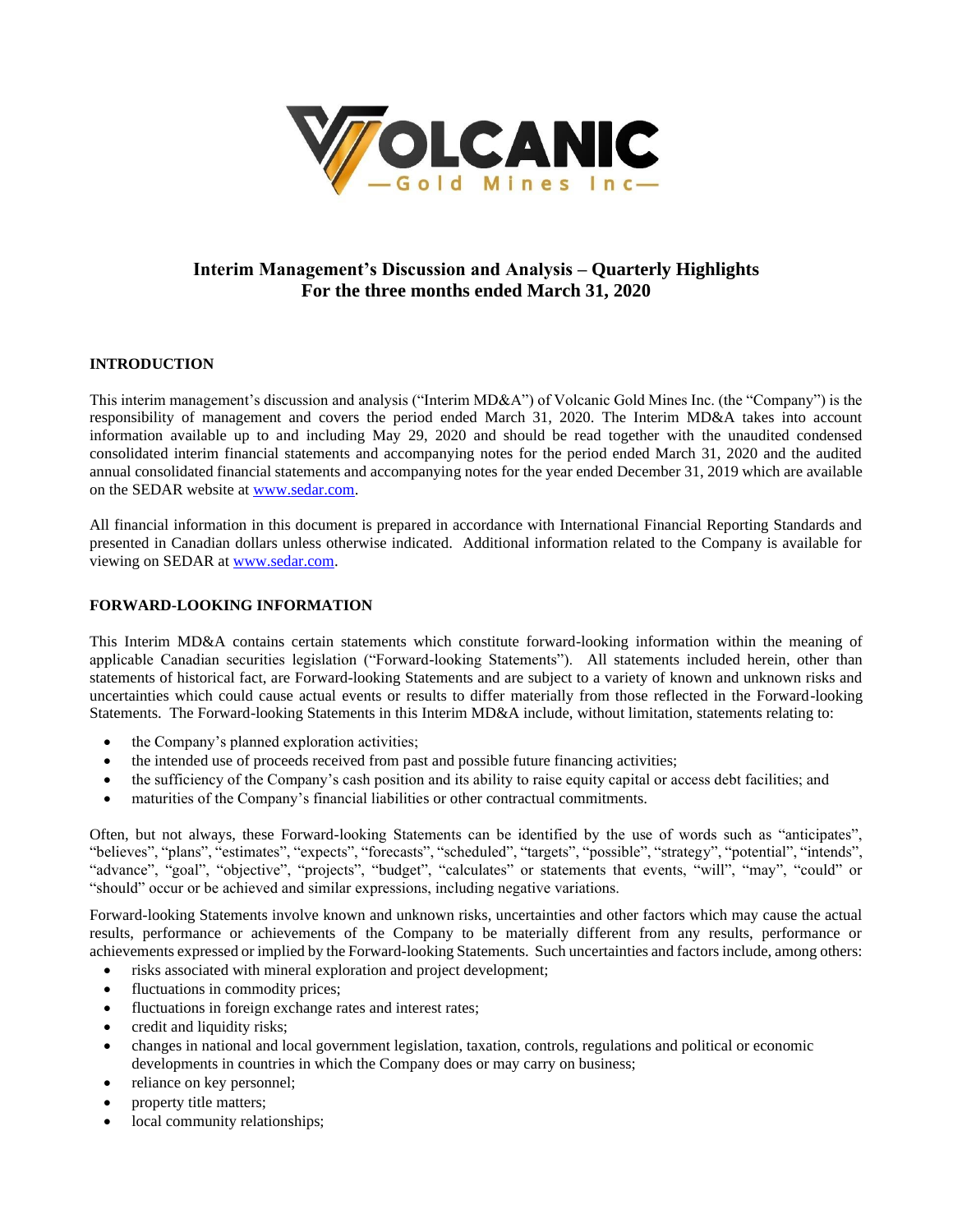- risks associated with potential legal claims generally or with respect to environmental matters;
- adequacy of insurance coverage;
- dilution from further equity financing;
- competition;
- uncertainties relating to general economic conditions; and
- risks relating to a global pandemic, including the coronavirus COVID-19, which unless contained could cause a slowdown in global economic growth and impact the Company's business, operations, financial condition and share price.

as well as those factors referred to in the "Risks and Uncertainties" section in this Interim MD&A.

Forward-looking Statements contained in this Interim MD&A are based on the assumptions, beliefs, expectations and opinions of management, including but not limited to:

- all required third party contractual, regulatory and governmental approvals will be obtained for the exploration and development of the Company's properties;
- there being no significant disruptions affecting operations, whether relating to labor, supply, power, damage to equipment or other matter;
- permitting, exploration and development activities proceeding on a basis consistent with the Company's current expectations;
- expected trends and specific assumptions regarding commodity prices and currency exchange rates;
- prices for and availability of fuel, electricity, equipment and other key supplies remaining consistent with current levels; and

These Forward-looking Statements are made as of the date hereof and the Company disclaims any obligation to update any Forward-looking Statements, whether as a result of new information, future events or results or otherwise, except as required by law. There can be no assurance that Forward-looking Statements will prove to be accurate, as actual results and future events could differ materially from those anticipated in such statements. Accordingly, investors should not place undue reliance on Forward-looking Statements.

### **DESCRIPTION OF BUSINESS**

The Company's business is the acquisition and exploration of mineral properties, focused on consolidating land packages in under-explored countries. Management is actively seeking prospective projects for acquisition by the Company.

#### Corporate Activity

Effective April 8, 2019, the Company consolidated its issued common shares on the basis of one new share for every seven existing shares (the "Consolidation"). The name and trading symbol of the Company remained unchanged. **All references in this Interim MD&A to loss per share, common shares, share purchase warrants and stock options reflect the Consolidation.**

In May 2020, Charles Straw and Michael Povey were appointed to the Board of Directors of the Company, and as Chief Executive Officer and Chairman, respectively. Simon Ridgway continues as a Director, and Jeremy Crozier stepped down from the Board. Messrs. Straw and Povey are focusing their efforts on building a portfolio of properties of merit for the Company.

#### Property Review

#### *Holly-Banderas Properties, Guatemala*

In May 2020, the Company signed an agreement whereby, subject to stock exchange approval, it will be granted by Radius Gold Inc. ("Radius") the exclusive option (the "Option") to acquire a 60% interest in the Holly-Banderas gold-silver properties in Guatemala (the "Properties"). The Company may exercise the Option by completing a minimum \$3.0 million financing and spending US\$7.0 million on exploration of the Properties within 48 months from the date drilling permits are granted. An initial US\$1.0 million must be spent on exploration within 12 months of receiving the required drill permits, including a minimum 3,000 metres of drilling. Following the successful completion of the financing, the Company will make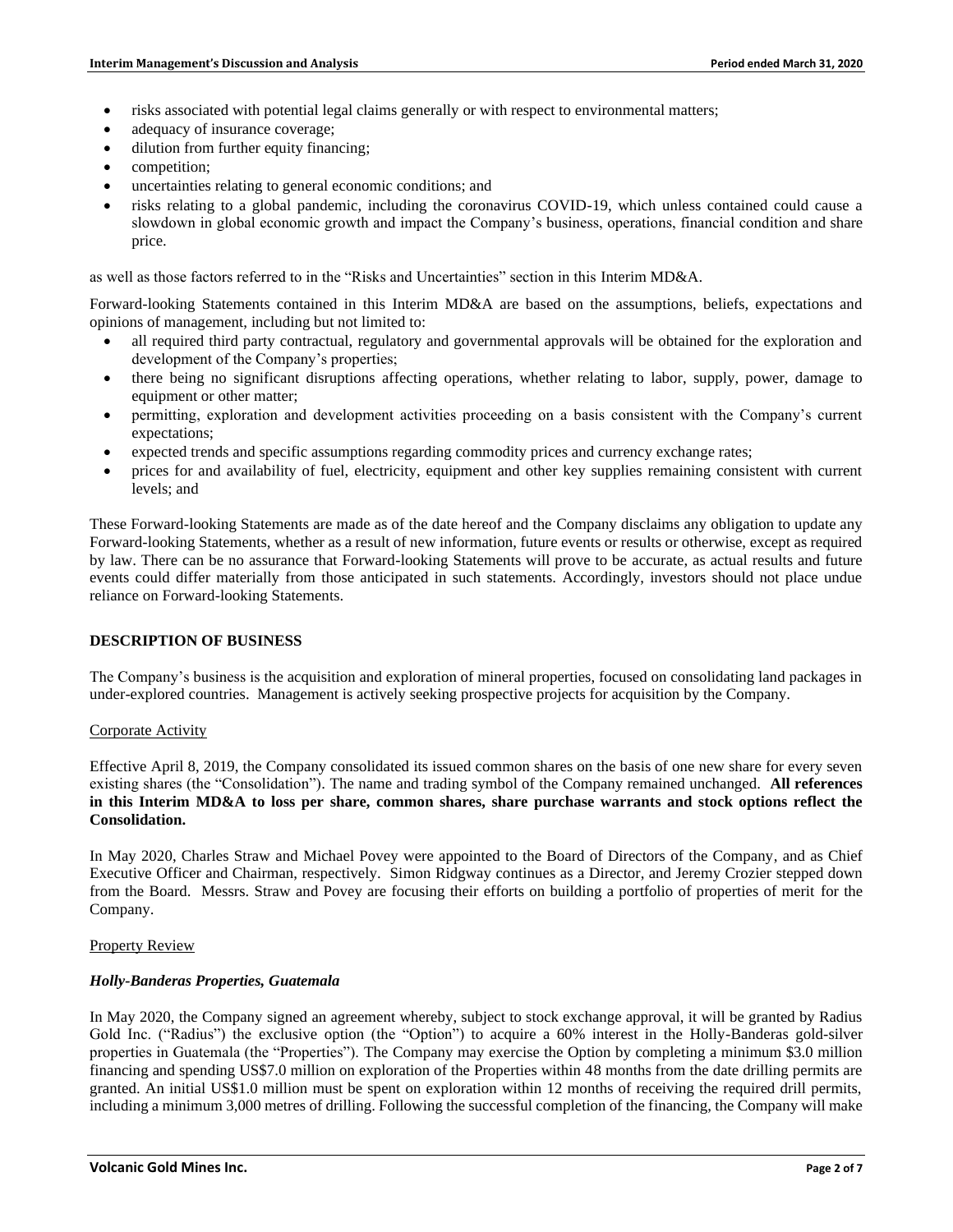a cash payment to Radius of \$100,000. Upon exercise of the Option, the Company will enter into a standard 60/40 joint venture with Radius in order to further develop the Properties.

The Company will also have the exclusive right for 24 months following the execution of the Option to evaluate the other property interests of Radius in eastern Guatemala and to enter into an agreement to acquire an interest in any of such other properties on reasonable mutually agreed upon terms.

Further details of the Holly-Banderas properties are available on the Company's [website.](http://www.volgold.com/)

# **RESULT OF OPERATIONS**

All references to 'loss' in the results of operations discussion below refers to the loss attributed to equity shareholders of the Company.

During the quarter ended March 31, 2020 the Company incurred a loss \$45,083, compared to a loss of \$61,809 for the quarter ended March 31, 2019. Significant expenses for the three-month periods are as follows:

|                                | <b>March 31, 2020</b> |        | <b>March 31, 2019</b> |        |
|--------------------------------|-----------------------|--------|-----------------------|--------|
| Consulting and management fees |                       | 16.500 |                       | 16,500 |
| Office and administration      |                       | 10,172 |                       | 16,389 |
| Regulatory and filing fees     |                       | 6,763  |                       | 6.396  |
| Salaries and benefits          |                       | 7.821  |                       | 20,519 |
| Travel                         |                       | 2.918  |                       | 205    |

The loss for the quarter ended March 31, 2020 was significantly less than the comparative quarter due to less corporate activity and cost reductions during the current quarter.

Consulting and management fees for both current and comparative quarters consisted of fees paid to a Director (and former Chief Executive Officer ("CEO")). Office and administration costs relate mostly to an administrative cost sharing agreement with Gold Group Management Inc. ("Gold Group"), a private company controlled by a Director (and former CEO) which is reimbursed by the Company for certain shared rent and other corporate expenses paid by Gold Group on behalf of the Company. Salaries and benefits costs relate primarily to Gold Group which provides administrative personnel, including the Company's Chief Financial Officer and Corporate Secretary.

# **SUMMARY OF QUARTERLY RESULTS**

The Company's quarterly mineral properties, working capital balance and operating results over the last eight quarters are summarized as follows:

|                                                                                     | Mar $20$  | Dec '19   | Sept $'19$ | June $'19$ | Mar $'19$  | Dec '18    | Sept '18   | June $18$   |
|-------------------------------------------------------------------------------------|-----------|-----------|------------|------------|------------|------------|------------|-------------|
| Total assets                                                                        | \$193,686 | \$232,044 | \$275,737  | \$327,198  | \$132,437  | \$167.559  | \$291,342  | \$3.194.231 |
| Mineral properties                                                                  |           |           |            |            |            |            | $\sim$     | 2,671,533   |
| Working capital (deficiency)<br>Loss and comprehensive loss<br>attributed to equity | (6, 164)  | 38,827    | 94,280     | 144.091    | (161, 519) | (292, 217) | (116, 875) | 220,559     |
| shareholders of the Company<br>Basic and diluted loss per share                     | 45,083    | 17.523    | 53,505     | 64,962     | 61,809     | 173.120    | 2.359.287  | 417,682     |
| attributed to equity<br>shareholders of the Company                                 | 0.01      | 0.00      | 0.01       | 0.01       | 0.01       | 0.03       | 0.36       | .06         |

Operating expenses were higher during the first two quarters presented due to the Company attempts to restructure its Guinea operations and perform due diligence activities on a property in the Ivory Coast. During the quarter ended September 30, 2018, the Company ultimately decided to cease operations in Guinea and the Ivory Coast entirely and wrote-off \$2,671,533 in mineral property carrying costs, creating a significant loss for that quarter and significant decrease in total assets. There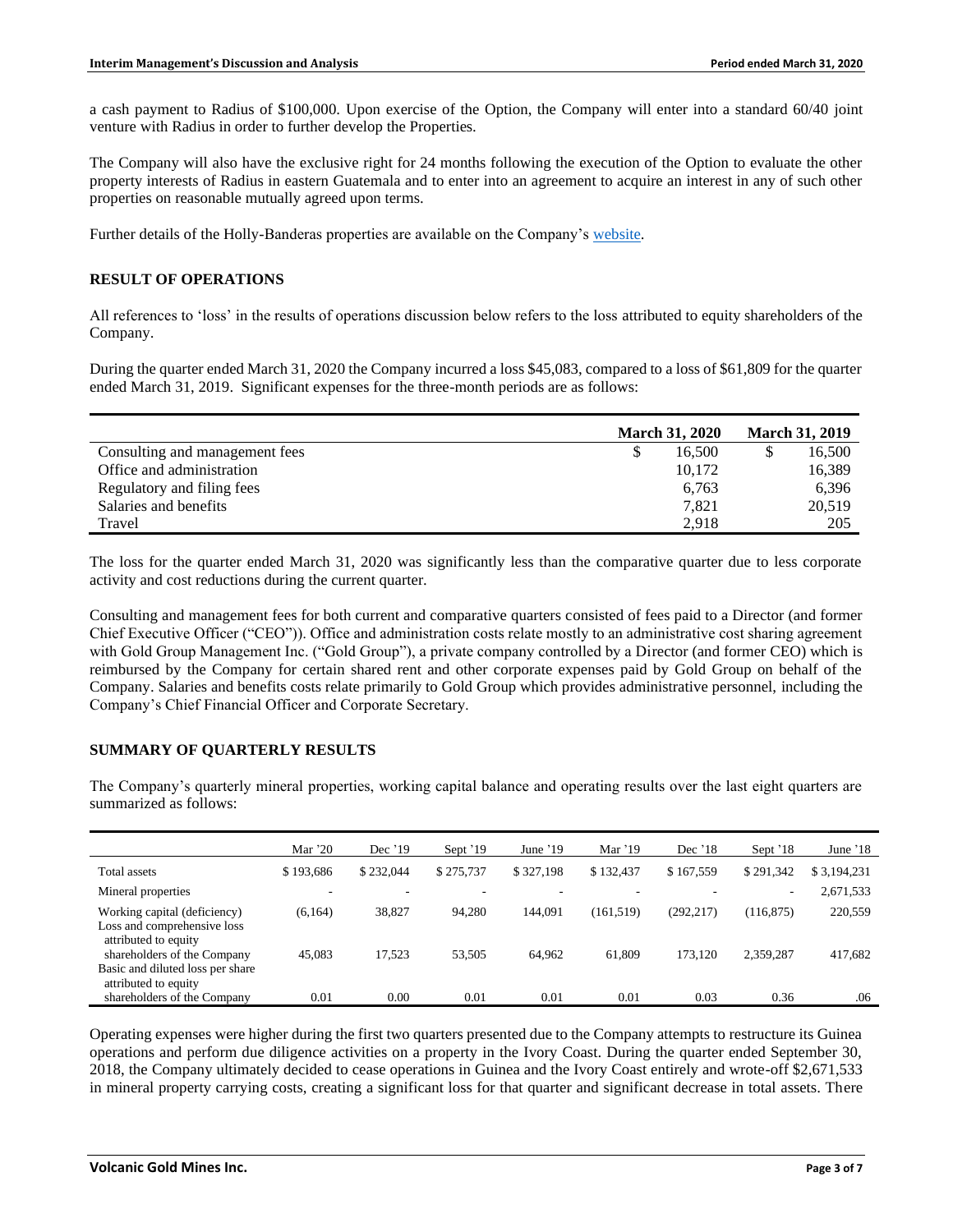was a minimal amount of exploration expenditures incurred during the quarter ended December 31, 2018 and no such expenditures for the five most recent quarters.

# **LIQUIDITY AND CAPITAL RESOURCES**

The Company has financed its operations to date primarily through the issuance of common shares. The Company's exploration activities do not provide a source of income and therefore the Company has a history of losses and an accumulated deficit.

As at March 31, 2020, the Company had current assets of \$131,548 and current liabilities of \$137,712, resulting in a working capital deficiency of \$6,164.

During the 2019 fiscal year, the Company issued 548,661 common shares of the Company to directors and a former officer of the Company to settle debt totaling \$192,031 and raised gross proceeds of \$375,000 by way of a private placement financing.

The Company does not expect its current capital resources to be sufficient to cover its corporate operating costs and carry out mineral property acquisitions or exploration activities, if any, for the next twelve months. As such, the Company will seek to raise additional capital as needed but recognizes the uncertainty attached thereto.

Net cash used in operating activities during the period ended March 31, 2020 was \$34,441 (2019: \$30,212).

There were no investing activities during the periods ended March 31, 2020 and 2019.

There were no financing activities during the periods ended March 31, 2020 was 2019.

The Company's condensed consolidated interim financial statements have been prepared on a going concern basis which assumes that the Company will be able to realize its assets and discharge its liabilities in the normal course of business for the foreseeable future. The Company's continuing operations rely on the ability of the Company to continue to raise capital as and when needed.

#### **OUTSTANDING SHARE, OPTIONS AND WARRANTS DATA**

At the date of this Interim MD&A, the Company had outstanding 8,603,880 common shares and the following stock options and warrants:

| No. of options  | <b>Exercise price</b> | <b>Expiry date</b> |  |
|-----------------|-----------------------|--------------------|--|
| 364,284         | \$4.20                | March 14, 2027     |  |
| 3,571           | \$4.20                | June 26, 2027      |  |
| 367,855         |                       |                    |  |
|                 |                       |                    |  |
| No. of warrants | <b>Exercise price</b> | <b>Expiry date</b> |  |
| 1,851,237       | \$5.60                | March 8, 2022      |  |

#### **TRANSACTIONS WITH RELATED PARTIES**

See Note 7 of the condensed consolidated interim financial statements for the three months ended March 31, 2020 for details of other related party transactions which occurred in the normal course of business.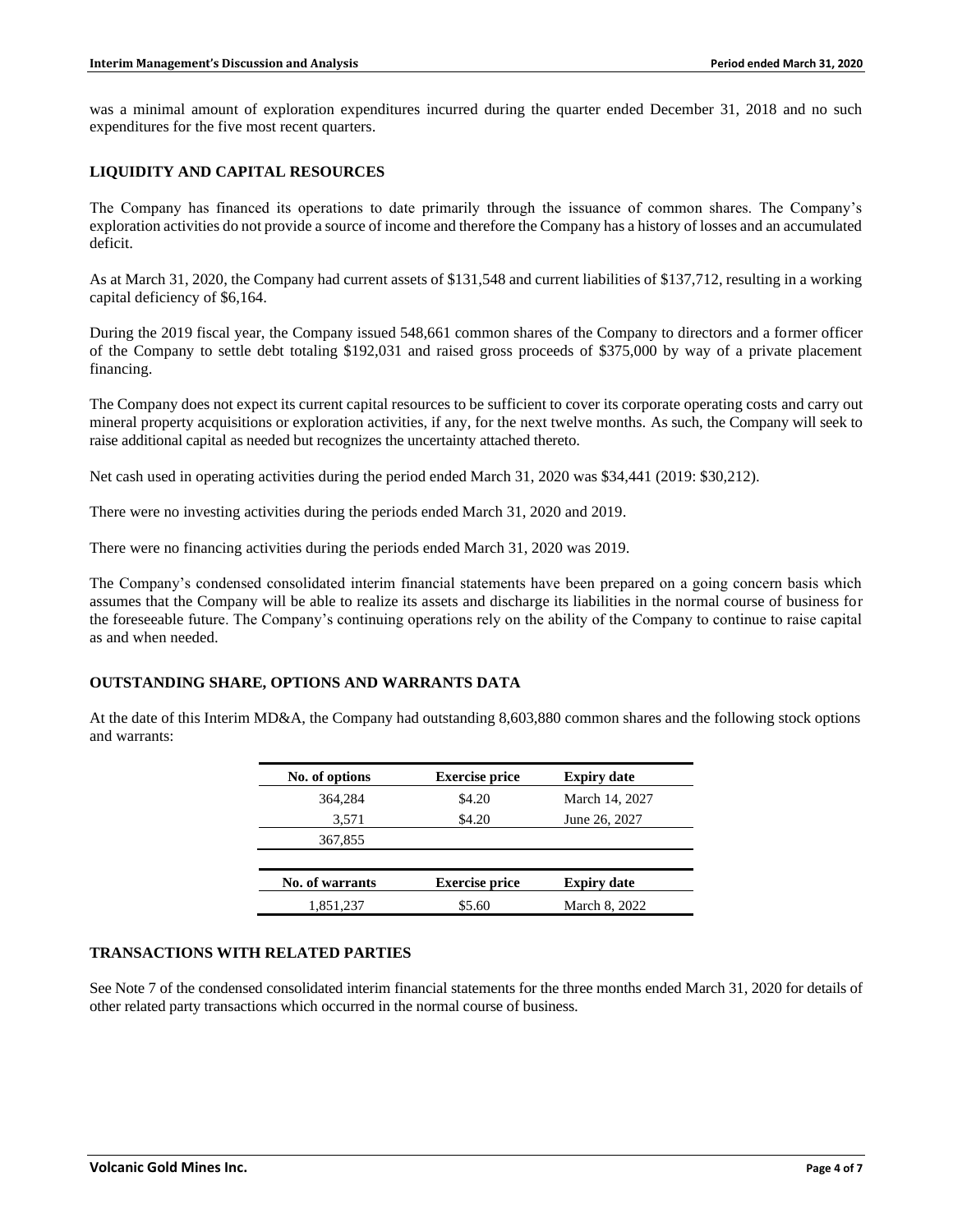# **ACCOUNTING POLICIES AND BASIS OF PRESENTATION**

The Company's significant accounting policies are presented in the audited consolidated financial statements for the year ended December 31, 2019.

# **FUTURE ACCOUNTING CHANGES**

The Company will be required to adopt the following standards and amendments issued by the IASB as described below.

#### IFRS 17 *Insurance Contracts*

IFRS 17 is a new standard that requires insurance liabilities to be measured at a current fulfillment value and provides a more uniform measurement and presentation approach for all insurance contracts. These requirements are designed to achieve the goal of a consistent, principle-based accounting for insurance contracts. IFRS 17 supersedes IFRS 4, *Insurance Contracts*, and related interpretations.

This standard will be effective for the Company's annual period beginning January 1, 2021. The Company has yet to assess the impact of IFRS 17 on its financial statements.

### **RISKS AND UNCERTAINTIES**

The operations of the Company are highly speculative due to the high-risk nature of its business in the mineral exploration industry. Companies in the exploration stage face a variety of risks and, while unable to eliminate all of them, the Company aims at managing and reducing such risks as much as possible. The Company faces a variety of risk factors such as, but not limited to, the following:

### *Global Pandemic*

The Company faces risks related to health epidemics and other outbreaks of communicable diseases, which could significantly disrupt its operations and may materially and adversely affect its business and financial conditions. The Company's business could be adversely impacted by the effects of the COVID-19 coronavirus which was declared a global pandemic by the World Health Organization in March 2020. COVID-19 has spread from China where the virus was originally reported to several other countries, including countries in which the Company seeks opportunities, and infections have been reported globally.

The extent to which COVID-19 may impact the Company's business, including its operations and the market for its securities, will depend on future developments which cannot be predicted, and include the duration, severity and scope of the outbreak and the actions taken to contain or treat the outbreak. The continued spread of COVID-19 globally could materially and adversely impact the Company's business, financial condition and results of operations including without limitation, employee health, workforce productivity, increased insurance premiums, limitations on travel, the availability of industry experts and personnel, restrictions to any drill programs and/or the timing to process drill and other metallurgical testing, and other factors that will depend on future developments beyond the Company's control.

The international response to the spread of COVID-19 has led to significant restrictions on travel, temporary business closures, quarantines, global stock market volatility and a general reduction in consumer activity. Such public health crises can result in operating and supply chain delays and disruptions, global stock market and financial market volatility, declining trade and market sentiment, reduced movement of people and labour shortages, and travel and shipping disruption and shutdowns, including as a result of government regulation and prevention measures, or a fear of any of the foregoing, all of which could affect commodity prices, interest rates, credit ratings, credit risk and inflation.

# *Mineral Property Exploration and Mining Risks*

The business of mineral deposit exploration and extraction involves a high degree of risk. Few properties that are explored ultimately become producing mines. At present, the Company has no properties. When properties are held, the main operating risks include: securing adequate funding to maintain and advance future exploration properties; ensuring ownership of and access to mineral properties by confirmation that option agreements, claims and leases are in good standing; and obtaining permits for drilling and other exploration activities.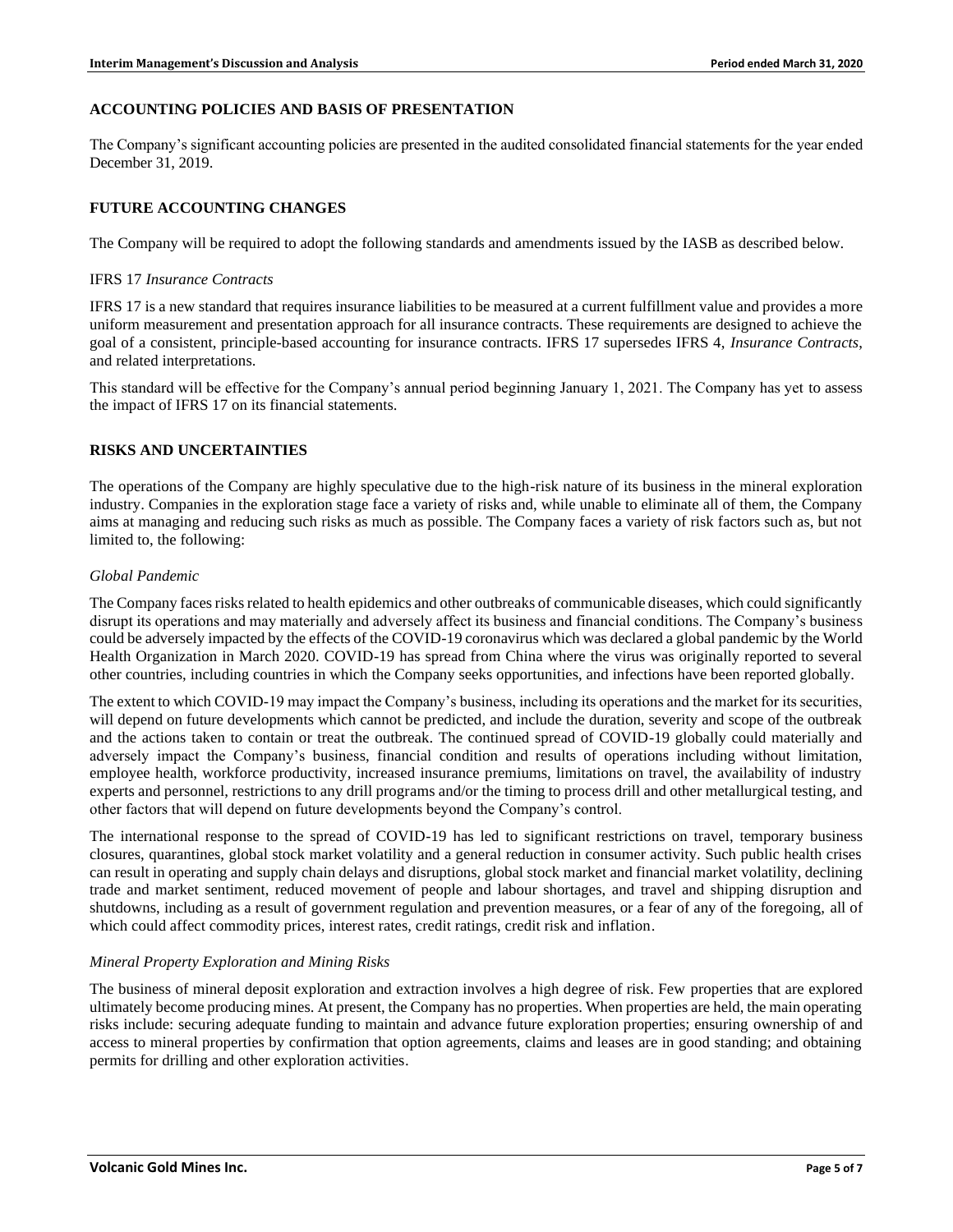# *Joint Venture Funding Risk*

The Company's strategy includes seeking partners through joint ventures to fund future exploration and project development. The main risk of this strategy is that funding partners may not be able to raise sufficient capital in order to satisfy exploration and other expenditure terms in a particular joint venture agreement. As a result, exploration and development of future property interests may be delayed depending on whether the Company can find another partner or has enough capital resources to fund the exploration and development on its own.

# *Commodity Price Risk*

The Company is exposed to commodity price risk. Declines in the market price of gold, base metals and other minerals may adversely affect the Company's ability to raise capital or attract joint venture partners in order to fund its ongoing operations. Commodity price declines could also reduce the amount the Company would receive on the disposition of future mineral properties to a third party.

### *Financing and Share Price Fluctuation Risks*

The Company has limited financial resources, has no source of operating cash flow and has no assurance that additional funding will be available to it for further exploration and development of projects. Exploration and development of future projects may be dependent upon the Company's ability to obtain financing through equity or debt financing or other means. Failure to obtain this financing could result in delay or indefinite postponement of exploration and development which could result in the loss of properties.

Securities markets have at times in the past experienced a high degree of price and volume volatility, and the market price of securities of many companies, particularly those considered to be exploration stage companies such as the Company, have experienced wide fluctuations in share prices which have not necessarily been related to their operating performance, underlying asset values or prospects. There can be no assurance that these kinds of share price fluctuations will not occur in the future, and if they do occur, how severe the impact may be on the Company's ability to raise additional funds through equity issues and corresponding effect on the Company's financial position.

# *Political, Regulatory and Currency Risks*

The Company may hold mineral property interests which are located in emerging nations where there may be a higher level of risk compared to developed countries. Operations, the status of mineral property rights, title to the properties and the recoverability of amounts shown for mineral properties in any nation can be affected by changing economic, regulatory and political situations. The Company's equity financings are sourced in Canadian dollars but could incur exploration expenditures in other currencies. At this time, there are no currency hedges in place. A weakening of the Canadian dollar against foreign currencies could have had an adverse impact on the amount of exploration conducted.

# *Insured and Uninsured Risks*

In the course of exploration, development and production of mineral properties, the Company is subject to a number of hazards and risks in general, including adverse environmental conditions, operational accidents, labor disputes, unusual or unexpected geological conditions, changes in the regulatory environment and natural phenomena such as inclement weather conditions, floods, and earthquakes. Such occurrences could result in damage to properties, facilities and equipment of the Company, personal injury or death, environmental damage to properties of the Company or others, delays, monetary losses and possible legal liability.

Although the Company may maintain insurance to protect against certain risks in such amounts as it considers reasonable, its insurance may not cover all the potential risks associated with its operations. The Company may also be unable to maintain insurance to cover these risks at economically feasible premiums or for other reasons. Should such liabilities arise, they could reduce or eliminate future profitability and result in increased costs, have a material adverse effect on the Company's results and a decline in the value of the securities of the Company.

#### *Environmental and Social Risks*

The activities of the Company are subject to environmental regulations issued and enforced by government agencies. Environmental legislation is evolving in a manner that will require stricter standards and enforcement and involve increased fines and penalties for non-compliance, more stringent environmental assessments of proposed projects, and a heightened degree of responsibility for companies and their officers, directors, and employees. There can be no assurance that future